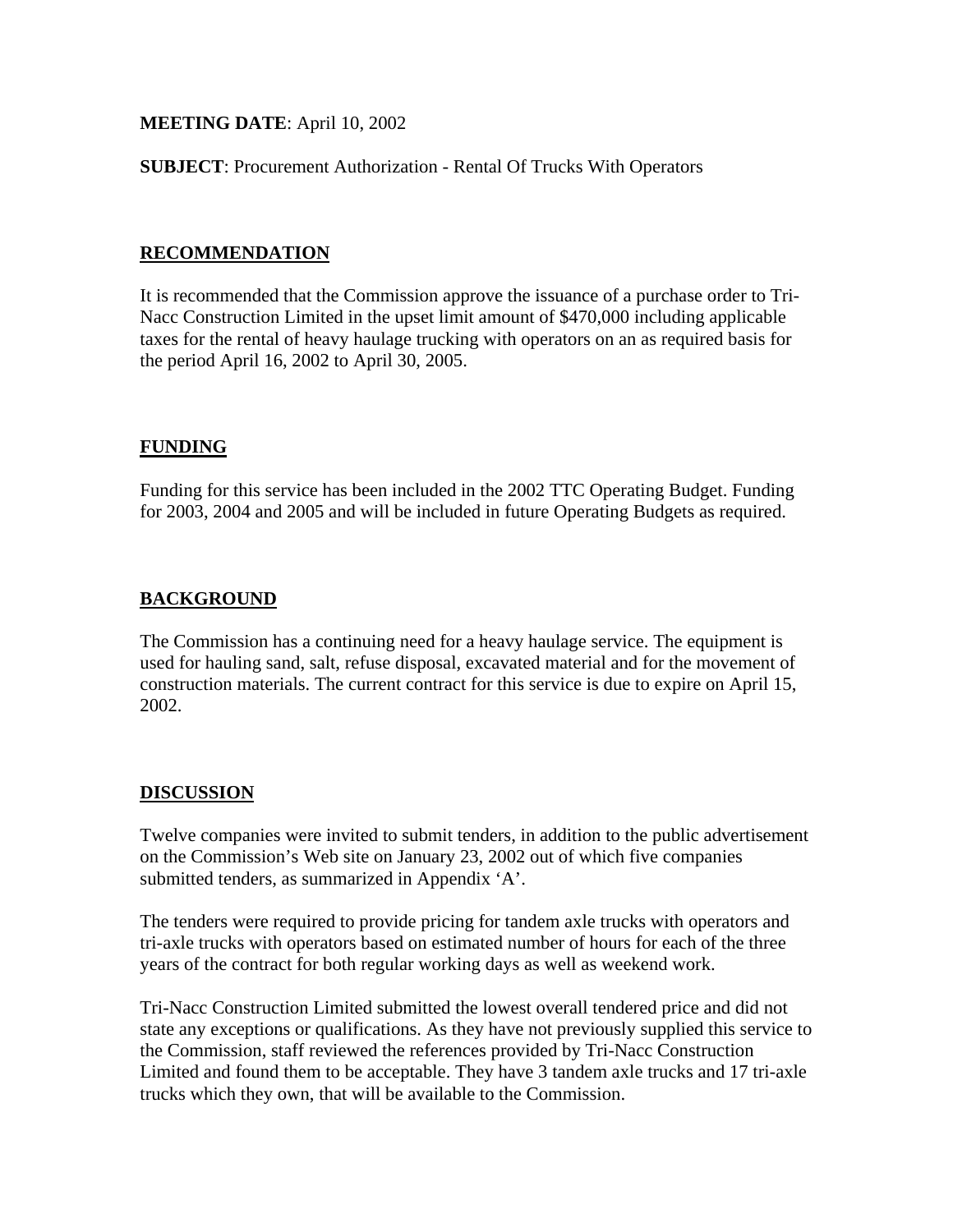Tri-Nacc Construction's hourly pricing for year one of the contract is approximately 5.5% higher than the current contract price.

Tri-Nacc Construction's total tendered price is only \$843 lower than the second lowest bidder (Mavis Garden), but is based on a minimum usage requirement of 8 hours a day while Mavis Garden's bid is based on a minimum usage requirement of 4 hours a day. Staff reviewed the history of this requirement over the last three years and found that the trucks were always required for a full 8 hours per day. In addition, staff does not anticipate that the trucks will be required for less than 8 hours in the new contract.

Tenderers were also requested to provide provisional rates for overtime in the event it was required during the contract. The rates submitted by Tri-Nacc are up to 23% higher than the second lowest bidder. Staff also reviewed the history of this requirement over the last three years and found that no overtime had been worked. In addition, staff does not anticipate that any overtime work will be required during the new contract.

The recommended upset limit includes a contingency of approximately 20% for variation in usage over the three years of the contract.

#### **JUSTIFICATION**

Award of the above contract will ensure the uninterrupted supply of heavy haulage trucking for the Commission's ongoing maintenance requirements.

- - - - - - - - - - - -

March 22, 2002

9-118-86

Attachment – Appendix 'A'

# **APPENDIX 'A'**

#### **RENTAL OF TRUCKS WITH OPERATORS**

# **COST SUMMARY**